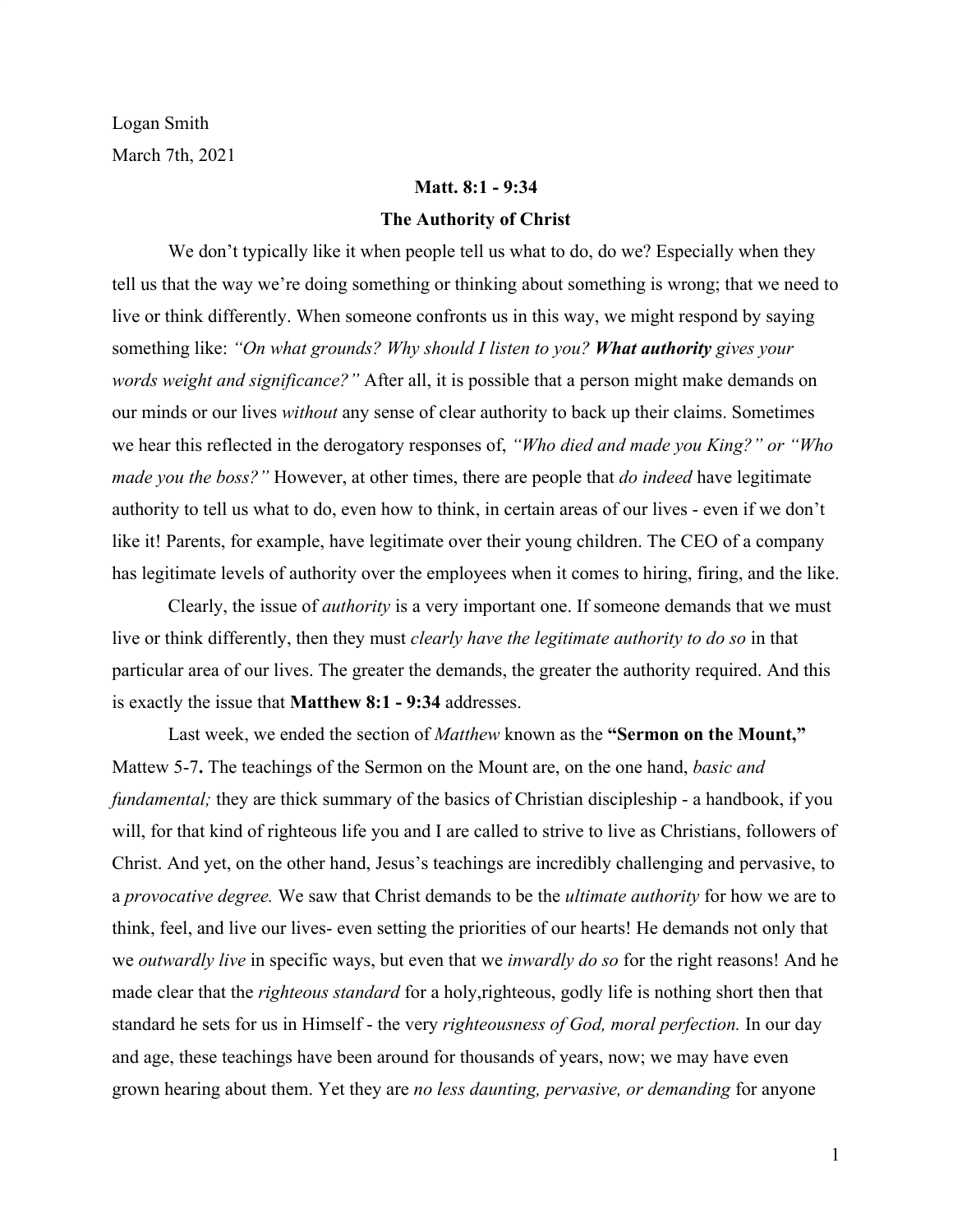that actually strives to take them seriously! And Jesus's original disciples and audience would have clearly felt that as well! We see that in their response in **Matt. 7:28-29:** *"And when Jesus finished these saying, the crowds were astonished at his teaching, for he was teaching as one who had authority, not as their scribes."*

Clearly, Jesus makes incredible demands of anyone who takes his message seriously, follows him as his disciple, and truly *believes in him.* The obvious question is: **by what authority can he demand that people think and live differently?** Why should we listen to him? The short answer is: **because he is God. and our only Savior!** And this is exactly what **Matt. 8:1-9:34** shows us. Immediately after the Sermon on the Mount closes, Matthew gives us a quick succession of *9 stories of different miracles* that Jesus performed, put into *3 groups of 3;* and in between each of those 3 sections are *two sections* about *Jesus's call for people to follow him as His disciples.* So we see the *first group 3 miracle stories* in **8:1-17,** followed by a section on the *costliness of Christ's call to follow Him* in **8:18-22;** followed by the *second group of three miracles stories* in **8:23-9:8;** that section is then followed by *another section on Christ's call to follow Him* in **9:9-17,** and finally the *last section of three miracle stories* in **9:18-32.** We know very clearly, both from the way Matthew presents these accounts and the way they match up with the parallel accounts in Mark and Luke, that *Matthew is not presenting this in the chronological order* in which they happened historically, and he doesn't claim to; don't misunderstand me, they *did all happen historically!* But Matthew changes up the chronological order here and groups them together *thematically* for us, to drive home a theological point and application for us (which is why we're looking at the bulk of these two chapters in one sermon today). And his purpose in doing this is clear: these chapters show us the **1. Authority of Christ** and the **2. Response that CHrist's authority demands of us:** *that we completely trust, obey, and follow him completely, in every area of our lives!*

These passages show us the **authority of CHrist over sickness, the physical world, the spiritual world, death, even the authority to forgive us our sin** if we respond to His authority by faith! And he also has the authority to **demand obedience in every area of our life, as he calls us to follow him completely!** *There is a cost to following Jesus.* We're called to evaluate the demand Christ places on our lives by evaluating the **power and authority he demonstrates,** proving that he has every right to demand all of who we are - *and it is infinitely worth it!* So this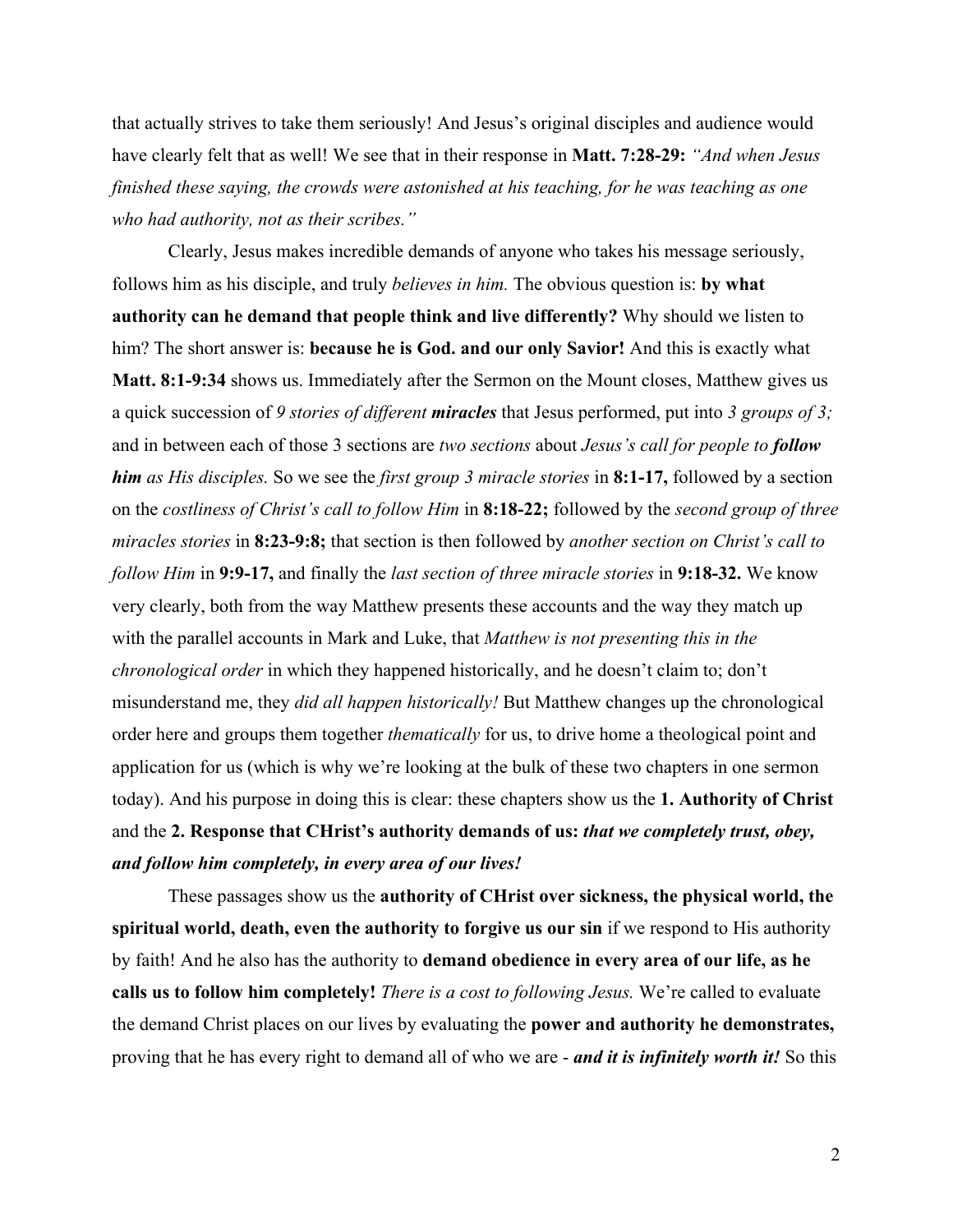morning, let us walk through each of these examples of the *authority of Christ* and the *call to discipleship* he gives to us.

#### **1. Jesus Has Authority over All of the Physical World***.*

Jesus's authority over nature and the physical world is *implied* in all of these miracle accounts. But this point is *explicitly highlighted and emphasized* in **chapter 8:23-27.** In this narrative, Jesus and his disciples got into a boat to cross the sea of Galilee to the other side; but while they are crossing, a *"great storm*" arose. THe waves were crashing over the boat; the disciples panicked, showing that this was *clearly* a life-threatening situation! And yet Jesus was sleeping through it! THe frightened disciples woke him up, urging him, *"Save us, Lord; we are perishing."* (**8:25).** But before Jesus saves them, he responds with a mild rebuke: *"Why are you afraid, O you of little faith?"* And then, Jesus stands up and miraculously *"rebuked the winds and the sea, and there was a great calm."* (**8:26).** He simply *spoke the word,* and nature itself *obeyed;* the powerful winds ceased, and the tumultuous waters stilled. Jesus powerfully demonstrated his authority over the physical world - over Nature, all of Creation, itself!

And the disciples, after witnessing this incredible display of Jesus's *authority and power,* are *awestruck*. They say to one another, *"What sort of man is this, that even winds and sea obey him?"* To put it simply: their response reveals why Jesus rebuked their lack of faith; they should know that *Jesus has all authority over Nature* because He has the very *authority of God, the very author sustainer of all of Creation itself!*

Jesus has such authority because *He is God.* Jesus Christ is fully man, yet also *fully God;* he can control the physical world with but a word because He is the very Word of God, through whom *all of Creation was created!* And the only proper response for us to have, in the face of such wondrous, glorious power and authority, is reverent *awe*, *faith, and worship.*

Secondly, we see specific displays of His authority over *disease and death.*

### **2. Jesus Has Authority over Disease and Death**

The bulk of the miracles recorded in chapters 8 and 9 revolve around *miraculous healing and restoration.* Jesus heals a "leper" in the opening passage, **8:1-4.** Next, Jesus heals a Centurion's servant from afar with but a word in **8:5-13.** He heals Peter's mother-in-law with but a touch, and then we're given a quick summary of how he healed *"many,"* indeed, that he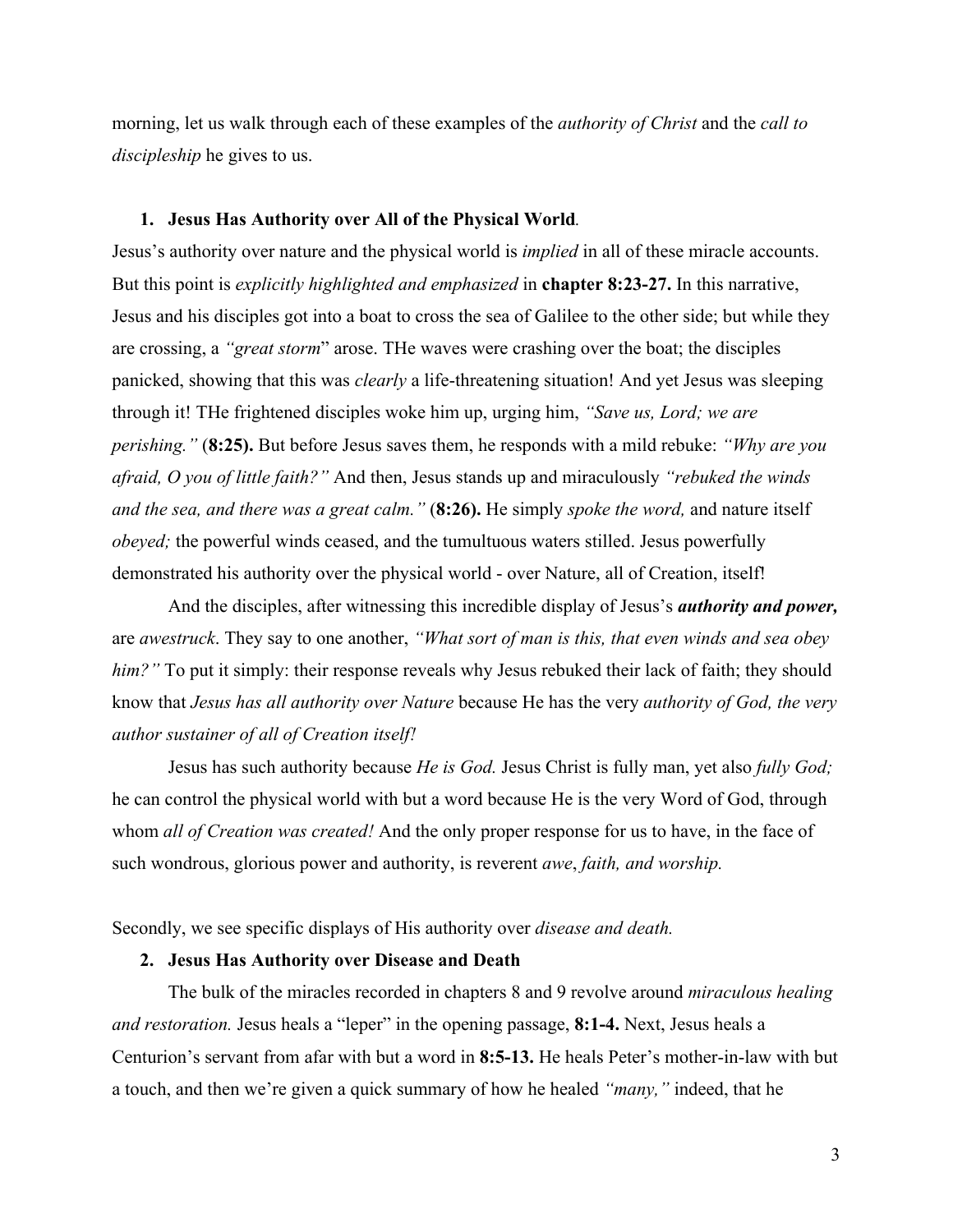*"healed all who were sick*" in **8:14-17.** In the second group of three miracle stories, Jesus heals a paralytic (**9:1-8).** In the third group, we see four more miraculous healings: he heals a woman who *"had suffered from a discharge of blood for twelve years,*" who simply believes, touches his clothes, and is healed by his power **(9:20-22).** He heals two blind men in **9:27-31** and a mute man in **9:32-34.** We see story after story, account after account of how Christ *miraculously* healed every kind of sickness, disease, and physical ailment. And as if this wasn't enough, we see in **chapter 9:18-26** that he even *raises a dead girl back to life!*

So let us ask: **why did the Holy Spirit inspire Matthew to record each of these miraculous healings for us, and to group all together like this?** The main answer is very clear: **to demonstrate Christ's** *authority. -* This is spelled out for us perhaps most clearly and explicitly in the passage about the Centurion in **8:5-13.** This Centurion is not a Jew, but a Gentile - a foreigner, associated with Rome, not part of Israel. Yet he demonstrates *incredible faith in the power and authority of Christ* here. He came to Jesus and asked him to heal his "servant" who lay "paralyzed at home." Jesus offered to go to his house and heal it, but the Centurion stops him, confessing faith that Jesus can heal his servant from a distance, with just a word. And he explains the reason for his faith in **v.9**: *"For I too am a man under authority, with soldiers under me. And I say to one, 'Go," and he goes, and to another, 'Come,' and he comes, and to my servant, 'Do this,' and he does it."* As a Roman Centurion, he has a legitimate sphere of authority; he represents the very power and authority of Rome, the Roman emperor, and the Roman army; acting underneath that authority, he can giverefore give orders to those who are rightly under *his* authority, knowing that it will be carried out. And he is confessing faith here that Jesus, too, represents a very real, legitimate authority, though on a much *grander* and *more powerful scale* than the government of Rome - Jesus represents and commands the *very authority of God!* He can speak and His Word will be accomplished. ANd Jesus *commends* the Centurion's faith, saying, *"'Truly, I tell you, with no one in Israel have I found such faith.'"* (**v.10).** We're clearly meant to grasp Christ's authority on display; and we're also meant to grasp that such divine authority *gives us every reason we need to put complete faith and trust in Christ!*

In fact, Jesus's authority and power to heal disease and sickness displays for us that we can trust him to have the authority and power to *deliver us and bring us salvation from our sins!* **V.17** is a summary statement, telling us the *purpose* of Jesus's healing miracles by showing us how it *fulfilled the Old Testament prophecy*. Matthew quotes **Isaiah 53:4,** *"He took our illnesses*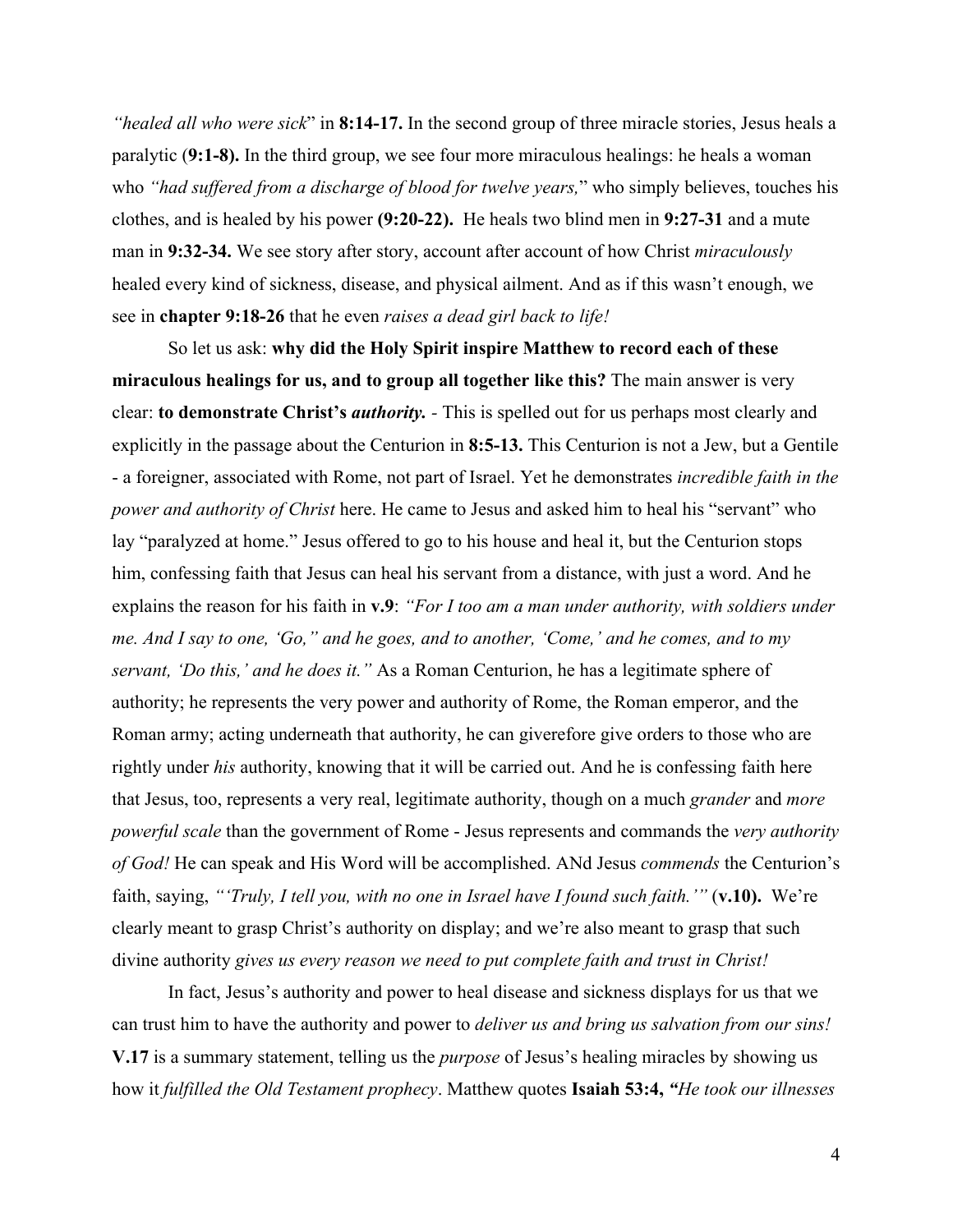*and bore our diseases."* This verse comes in the context of the "Suffering Servant" passage, Isaiah 53; and in fact, in the original context, refers to the Suffering Servant, Jesus, actually *assuming those illnesses and diseases upon his own body!* Matthew is showing us that Christ fulfills this, in part, by bringing *restoration and healing* to our brokenness, to the corruption of our bodies and creation because of the Fall and our sin. Ever since the first sin, all of creation is broken; sin brings sickness, physical brokenness, and even death itself; every physical affliction, every sickness and disease, all of it is a result of sin - either *directly* or *indirectly.* Matthew is showing us that Christ fulfills this, in part, by bringing *restoration and healing* to our brokenness, to the corruption of our bodies and creation because of the Fall and our sin. And this ultimately is all pointing us to the **cross -** Jesus's death and resurrection, through which he is overturning all of the effects of **sin -** even death itself! And if we truly believe in Christ and follow Him, then we will be *raised with Him to eternal life -* He will *raise us* from death and *deliver us*, healing us completely from the brokeness of our bodies, so that we will live in glorified, sinless bodies, free from every stain and symptom of sin, every disease and affliction, forevermore!

THerefore, we can *trust Christ and follow Him completely* because He has the authority and power to *deal with our brokenness, all of the consequences of Sin, and even take away death;* He has the authority to usher us into eternal life!

[*Transition]* So then, He doesn't just have authority over the physical world, but also *the spiritual and unseen...*

### **3. Jesus Has Authority over Demonic Powers**

We're given a brief report of Jesus casting out many demons in **8:16;** he delivered *"many who were oppressed by demons"* and *"cast out the spirits with a word."* It's no contest; he tells them to leave, and they do. At the very end of our text, **chapter 9:32-34,** when Jesus heals the mute man, it actually says that the man was mute - unable to speak - because he was *"demon-oppressed,"* or *"demonized,"* under the influence and power of a demon. Just a passing note, not all sicknesses and diseases are attributed to demons in scripture, but some definitely are, being just as true today as it was back then. And so, Jesus healed the man be *casting out* the demon that oppressed him.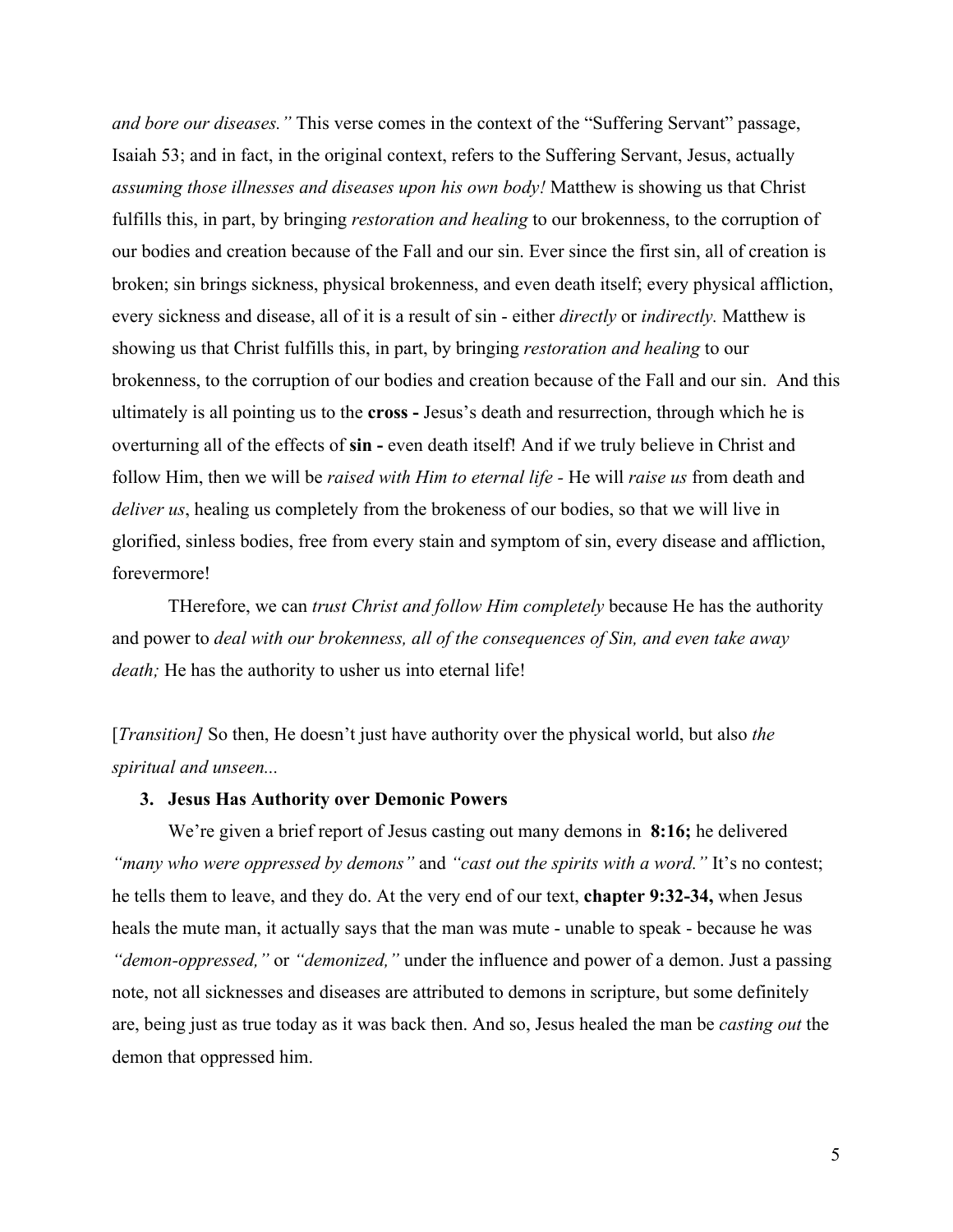And in **chapter 8:28-34,** we're given a detailed encounter between Jesus and two men who are *"demon possessed,"* or again, "demonized" (the same word used for the mute man) under the power and influence of demons. And yet the demonic power influencing and oppressing these two men was to a much more *extreme, visible, and violent level,* so that everyone in the region was afraid of them, and would not pass near the tombs where they lived. This is reminder for us that *the spiritual world* is raging all around us, even if we are blind to it; yet even if we try to ignore it, *it's there;* and we encounter the effects of spiritual warfare and demonic attacks and influence all the time, to varying degrees and different ways.

Yet this passage is also a *powerful reminder* that the power and authority of Christ *vastly outweighs* the power and influence of anything or anyone else, whether *physical or spiritual, whether of flesh or the devil!* These demons immediately recognize who Jesus is in **v.29,** crying out, "*What have you to do with us, O Son of God? Have you come here to torment us before the time?*" They are not humbly submitting to him; they are still speaking with rebellious resentment. And yet, they acknowledge that Jesus is the *eternal Son of God,* who will one day pronounce their judgment and end their temporary freedom on the earth. Jesus casts them out into a herd of pigs, whom the demons drown; though the pigs die, these two men *are delivered and set free!*

It's a beautiful picture of the spiritual deliverance, restoration, and salvation Christ brings to His people! And it is a glimpse of the victory Christ won over Satan on the Cross; in His death and resurrection, Christ conquered over and defeated the powers of Hell, as a part of bringing about our salvation and deliverance! We don't have to live in fear; we simply *rest in Christ by faith.* There is no power greater; there is no other place to turn to. There is only one God - and no power or authority can come close to rivalling His!

[*Transition*] But Jesus's greatest, most impressive authority is that *he has authority to forgive us for our sins.*

# **4. Jesus Has Authority to Graciously Forgive Sins**

In **9:1-8,** a group of friends bring a paralyzed man to Jesus to be healed. Jesus commends them for their faith; but before healing him, he does something even more remarkable: he declares, *"Take heart, my son; your sins are forgiven."* The religious leaders who hear this are appalled - they take such a declaration as nothing less than **blasphemy!**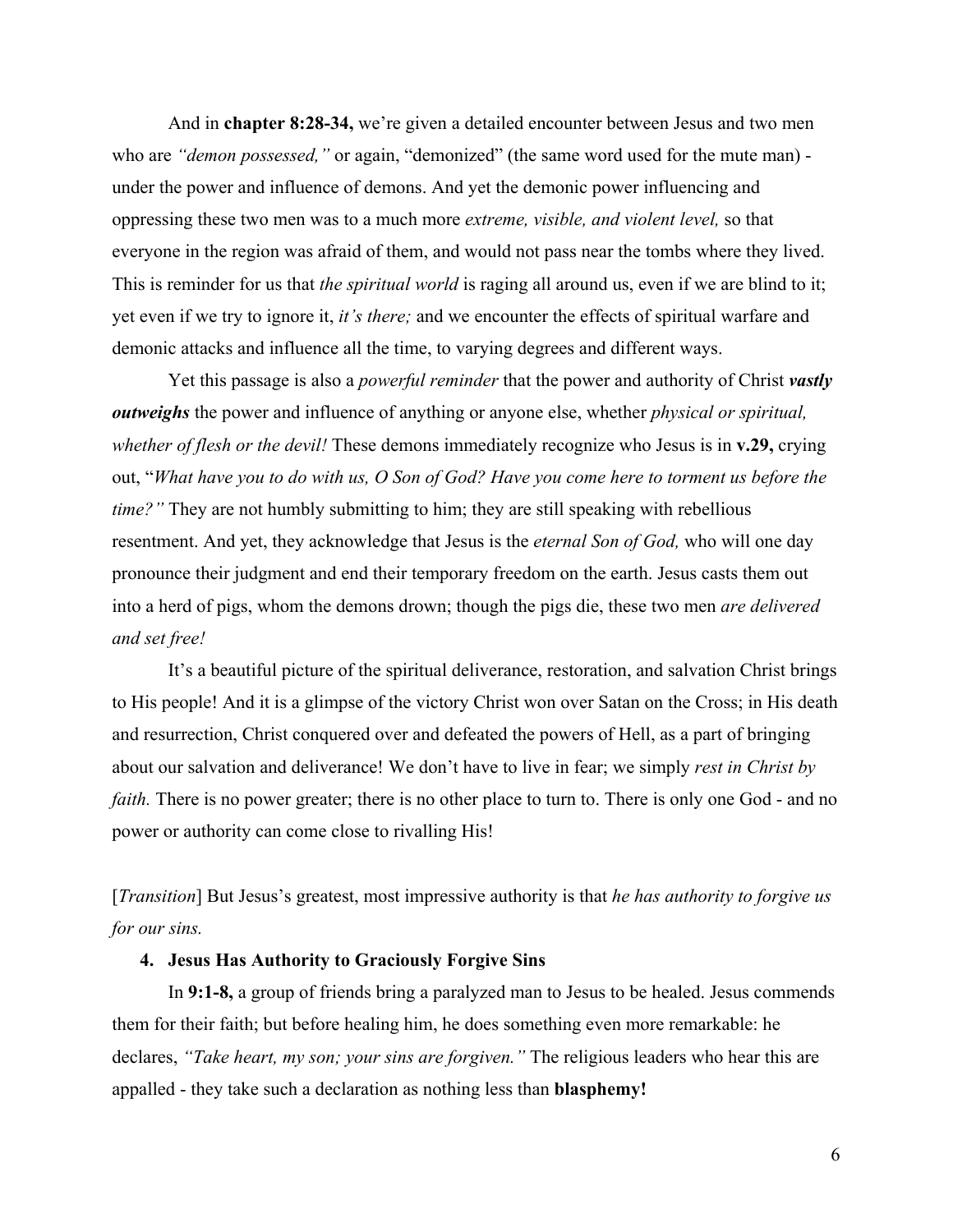Why would they think that? Because *only God* has the authority to forgive us from our sins. All sin is , ultimately, directed *against God;* all sin is *rebellion against GOd's perfect love, justice, holiness, and righteous authority over all things.* Therefore, since all sin is against God and deserves His just wrath, *only God can declare someone forgiven from their sin against Him.* And Jesus has that exact authority - because He is God! And that is exactly why He came - to deal with our sin and satisfy His own wrath against it.

This is what Christ's miracles over nature, demons, disease, deven death, have been pointing to all along, just as we have seen. CHrist came to *overturn the power and effects of sin* by dealing with the *actual root: our sin itself!* This is the beautiful *power* displayed in the gospel of Christ! Jesus lives a perfect live in our place, assumed our own sin, and all the effects of pain, suffering, and brokeness our sin brings upon himself - he even entered into *our death!* He assumed the very wrath of God against our sin; and He was *raised from the grave, crushing the power of Sin, Satan, and Death!* And if we respond to this good news by *faith,* then we receive *forgiveness and salvation in Him,* wholly by His grace.

*[Transition]* And true, saving faith means truly *following Christ as His Disciples.*

# **5. Jesus Has Authority Over our Lives**

*-* In between the three groups of miracles, Matthew gives us two sections on how we are to respond to Christ's authority: by *responding to Christ's call to follow him with an obedient faith.* Strikingly, we see that such discipleship Christ calls us to is both *severely costly* and *beautifully gracious*.

# A. **Costly Discipleship**

Make no mistake: to truly respond in faith, to truly believe in Christ's authority, means striving to *follow Jesus completely, with all of our lives!* This is the Christian life that Christ calls us to; and such discipleship is *costly.* THis is shown by the *two examples* of men who ask to follow Jesus in **8:18-22.**

The first man that comes, in **v. 19,** is a *scribe* - a teacher of the Law, often associated with the Pharisees. Yet here, he expresses absolute willingness to follow Christ: *"Teacher, I will follow you wherever you go."* But Jesus's response may strike us a bit odd: *"Foxes have holes, and birds of the air have nest, but the Son of Man has nowhere to lay his head.'"* He is not rebuking the scribe; but this isn't exactly a hearty encouragement of approval either. Instead,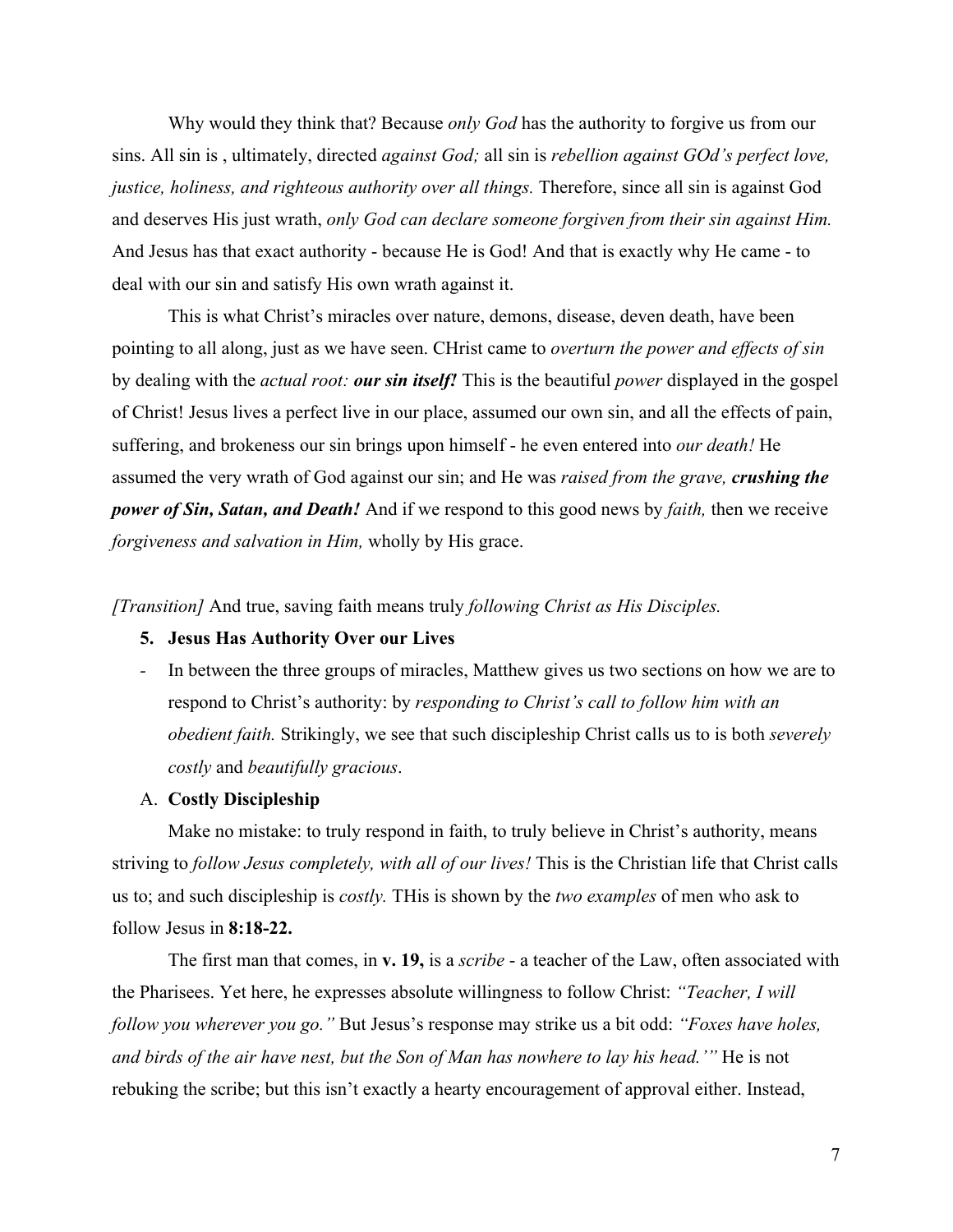Christ gives him a *word of caution, a warning.* Yes, it is absolutely good that the man wants to follow Christ! But he must also *count the cost* - for it is no light thing to follow Christ absolutely.

A second man comes up in **21:** *"Lord, let me first go and bury my father."* This is a little different; here the man expresses willingness to follow, but gives a reason why he cannot follow *immediately* or *absolutely.* Again, Jesus responds unexpectedly: *"Follow me, and leave the dead to bury their dead."* It is highly doubtful that Jesus is telling the man not honor his father; instead, Jesus seems to be making the point that we must be willing to lose all things *- even relationships with those we deeply love and care about!* - if that is what it takes to follow Christ absolutely, with our whole life.

Jesus's answers are startling, but the point is that we must *count the cost* that true Christian discipleship places on our lives; to truly **repent, believe, and follow Christ** as a Christian is not something we do once, or every now and then; to believe the gospel and follow Christ is not something we merely *add on* to our lives, such as picking up a new hobby or joining a club. To become a Christian - to truly *repent and believe* - is to *embrace an entirely new life,* to surrender ourselves completely under the *authority and Lordship of Jesus Christ* - over the entirety of our lives!

THis may mean *giving up* things that are important to us - our idols, our favorite sins, perhaps even our reputation or certain relationships. To follow Christ is to leave our former way of life *for a new one* - one of *faith, truly trusting in Christ and following after Him as Lord!*

But we must also understand that such a life of discipleship *is purely based on God's glorious grace.*

# B. **THe beautiful grace of Christ's call to** *follow him*

Immediately after forgiving the paralytic for his sins, he *calls a tax collector* to follow him as his disciple in **9:9**. This disciple is Matthew - one of the *twelve disciples,* the one who wrote this book of the Bible. But he is also a *tax collector* - a group notoriously considered *traitorous sinners.* The paragraph continues, in **9:10-13,** to show Jesus having dinner - hanging out - with more *tax collectors and sinners.*

The Pharisees who are present respond with **self-righteous indignation.** But Christ's response is beautiful: *"Those who are well have no need of a physician, but those who are sick…. For I came not to call the righteous, but sinners.'"* Christ makes clear that He calls